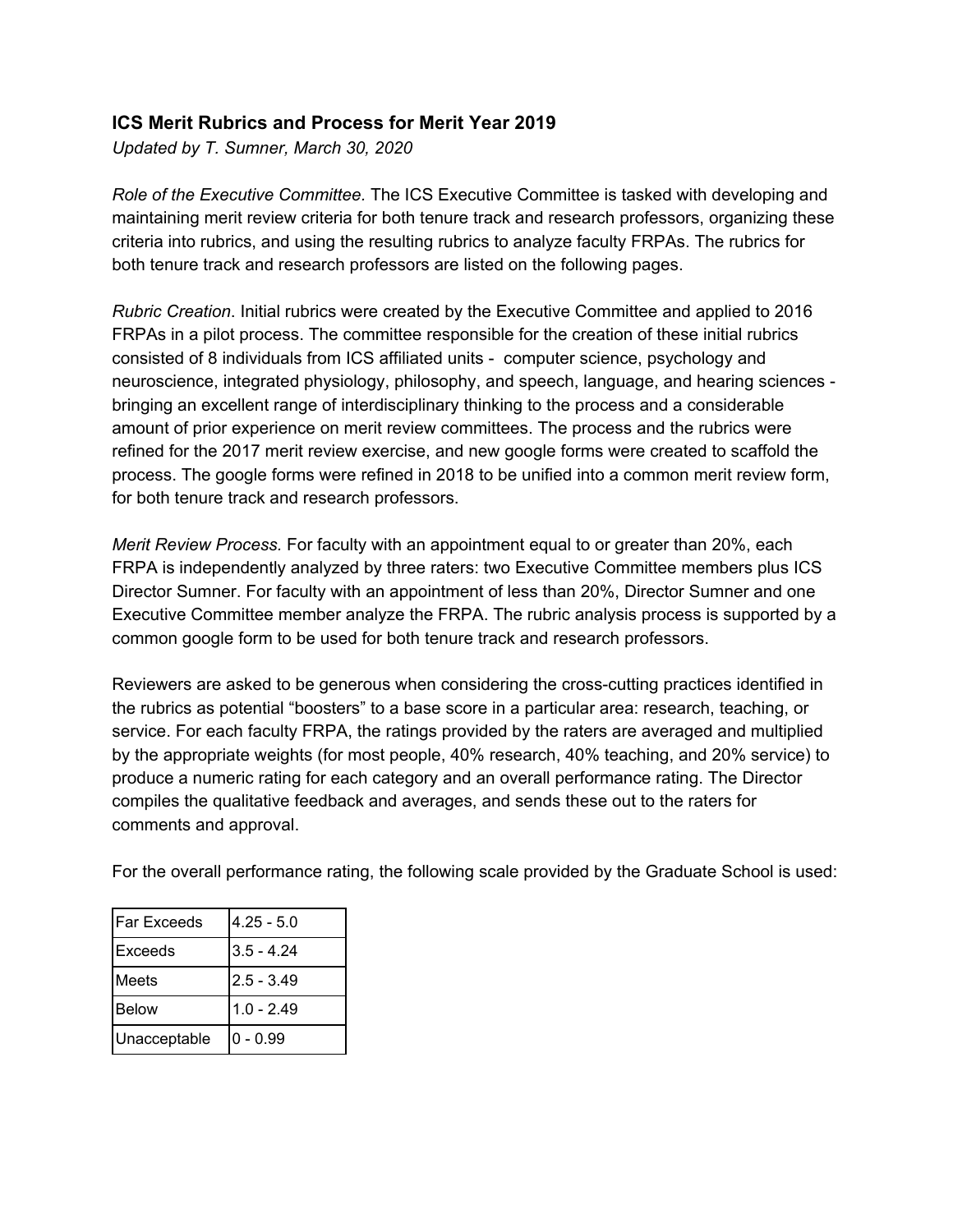# **Tenure Track Faculty**

# **Research**

- Contributing to the Research Mission of CU?
	- Publications (quantity and quality)
	- Grants (Total current; actively seeking submitted, pending, declined)
	- Leadership in building a larger team and vision, including leading Centers, Research-Practice **Partnerships**
	- Invited presentations
	- Hosting visiting scholars
- Contributing to the Research Mission of ICS?
	- To what degree do the publications and grants involve interdisciplinary contributors from across the Institute?

# **Education**

- Supporting our Research Training Mission?
	- Supervising, advising, and supporting (financially and intellectually) students, postdocs, or other early career scholars engaged in research contributing to the interdisciplinary mission of ICS and CU
	- Mentoring students and early career researchers (Differs from above in that someone else may be the primary advisor)
	- Co-authoring with students and early career researchers?
- Supporting the University's and ICS's Teaching Mission?
	- Teaching disciplinary and ICS courses
	- Curriculum development
	- Contributing interdisciplinary perspectives to someone else's course (videos, guest lectures)

### **Service**

- Service and leadership in the Institute (e.g., exec comm, search committees, faculty meetings, ARPAC)
- Service and leadership in the CU Community
- Service and leadership to the profession (e.g., editorial boards, program committees, advisory boards)

# **Cross-Cutting**

- Strengthen and contribute to the ICS community?
	- Leads or participates in collaborations within the Institute (other faculty, research fac, fellows, students from other departments): grants, pubs, research groups, dissertation committees, journal clubs
	- Are their students and postdocs participating ICS?
	- Provides strategic thinking and planning contributions
- Contribute to the sustainability and growth of ICS?
	- Donor development and community outreach
	- Entrepreneurship: licensing, partnerships, connections to industry
	- Recruitment of faculty, fellows, students
- Enhance the visibility and reputation of the Institute?
	- Media public writings and speaking
	- Awards research, teaching, other
- Translating our research into formal and informal learning opportunities?